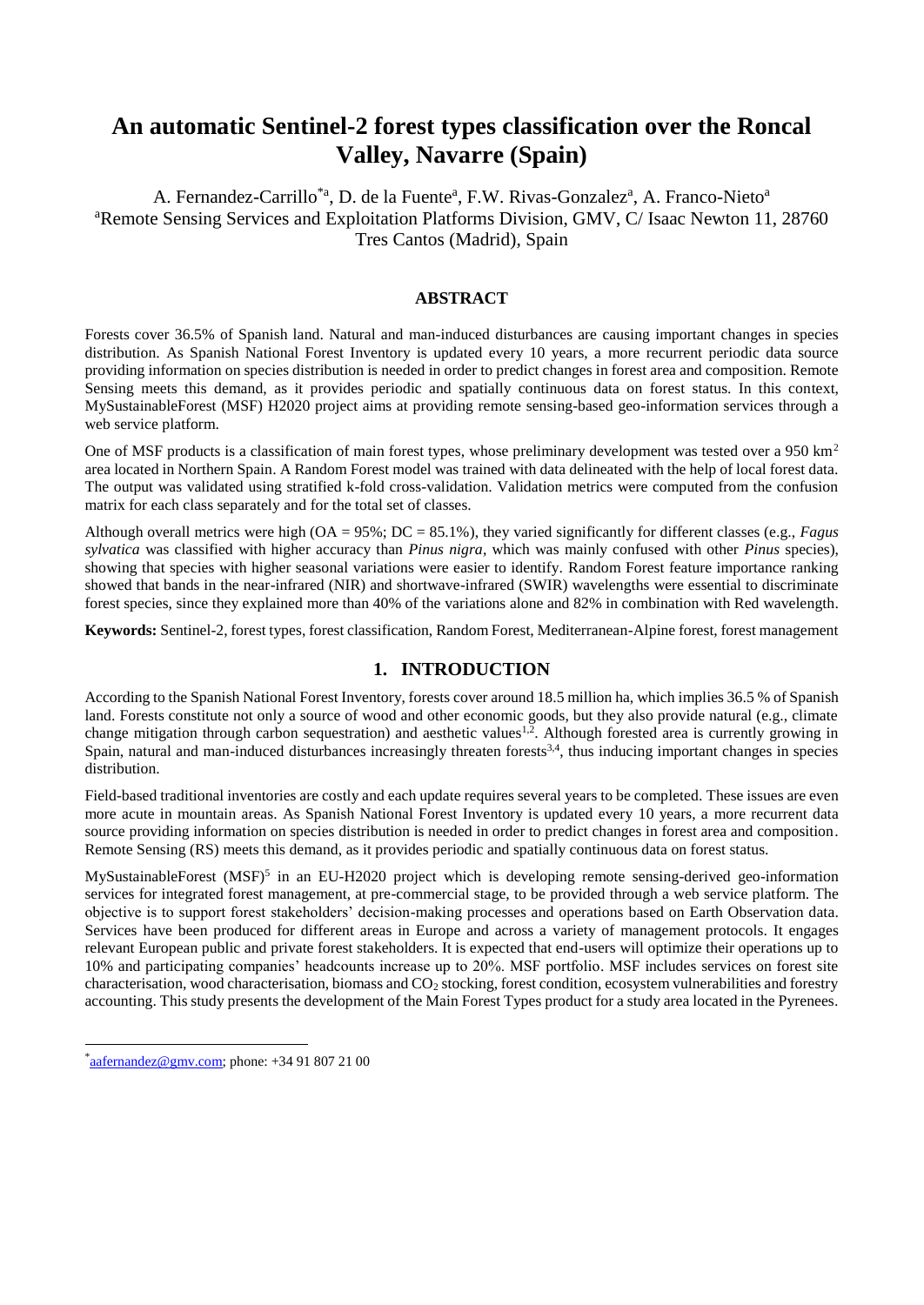MSF Main Forest Types is an optical-based dominant species forest map at 10 m spatial resolution based on Sentinel-2 (S2) multi-spectral data.

RS-based forest types classifications have been carried out using different sensors and in different geographic regions. In the last two years, the use of S2 images for this purpose has notably increased<sup>6-9</sup>. Among the algorithms used, Random Forest  $(RF)^{10}$  is clearly the most common. The multi-temporal availability of S2 data makes it suitable to distinguish forest species with different phenology, which would be otherwise complex using a single-date image. S2 classification studies achieve accuracies in the range from 80 to  $90\%$ <sup>6-9</sup>.

The aim of the study is to explore the extent to which S2 data can provide information about forest species composition, complementing field-based inventories. The specific objectives are: i) assess the effectiveness of Random Forest algorithm to classify main forest types in an area characterised by different altitudinal zones, and ii) explore the importance of different wavelengths in forest types discrimination. The results of this study may be used by forest managers to implement new processes that allow improving forest inventories.

## **2. STUDY AREA**

The Roncal Valley [\(Figure 1\)](#page-1-0) is located in the Northeast of Navarre, Spain, in the Western Pyrenees, forming a natural border between Spain and France. Valley heights range from 629 to 2,428 m. The Larra massif, one of the most extensive karst in Europe, is to the Northeast. The Esca River flows north-south, 52 km down the valley.



**Figure 1: Roncal Valley location** 

<span id="page-1-0"></span>Subalpine bioclimatic domain is present in the high peaks while Sub-Mediterranean conditions prevail in the low areas. Vegetation coverage is complex due to height gradient, as well as to Atlantic and Mediterranean influences. The main forest systems in the Roncal Valley<sup>11</sup> are:

- Subalpine *Pinus uncinata* forests, found at altitudes between 1,600 and 2,400 m. Most *P. uncinata* dominate the Larra massif.
- Montane *Abies alba* forests, found at altitudes between 1,200 and 1,600 m. *A. Alba* is commonly found in association with *Fagus sylvatica*, conditioned by terrain aspect.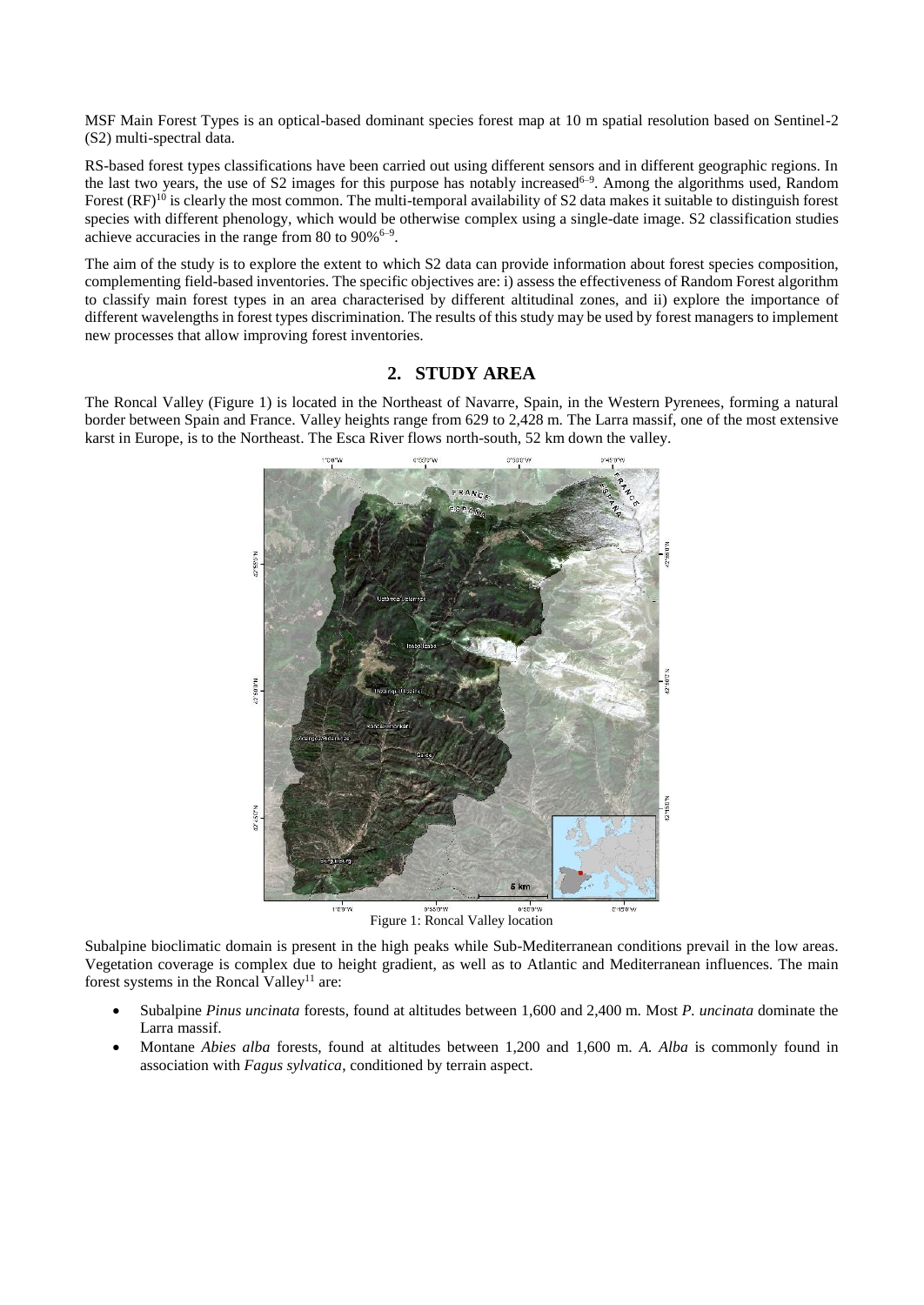- Montane *Fagus sylvatica* forests, found at altitudes between 1,200 and 1,700 m. They are in limestone lands and rainy orientations. Silver firs appears frequently as an accompanying specie.
- Montane *Pinus sylvestris* var. *pyrenaica* forests are found at altitudes between 700 and 1,600 m.
- Montane *Quercus pubescens* forests are found at altitudes between 700 and 1,300 meters. It is very commonly found in mixed forests with *F. sylvatica*.
- *Pinus nigra* forests are the result of reforestation carried out to protect the soil from erosion in those places where native forest had disappeared.

The Roncal Valley is mainly covered by natural forests with remarkable difficulties to be managed, due to steep slopes and a dense bush understorey that drastically prevent access for the acquisition of field data, construction of infrastructures and mechanisation of silvicultural treatments. Remote Sensing can help to monitor the state of forests in this area, facilitating sustainable forest management to stakeholders.

# **3. METHODS**

## **3.1 Image acquisition and preprocessing**

Two Sentinel-2 Level-2A (orthorectified bottom-of-atmosphere reflectance) were used, one per season: winter (t0) and summer (t1), with less than 10% cloud cover. Image preprocessing involved resampling bands to 10m and clipping to the AOI.

The following vegetation indices were generated:

 Normalized Difference Vegetation Index (NDVI, Eq. 1), a spectral index of plant greenness or photosynthetic activity.

$$
NDVI = \frac{(NIR - Red)}{(NIR + Red)}\tag{1}
$$

• Soil Adjusted Vegetation Index  $(SAVI, Eq. 2)<sup>12</sup>$ , a modification of the NDVI to correct the influence of soil brightness when vegetative cover is low.

$$
SAVI = \frac{(NIR - Red)}{(NIR + Red + L)}(1 + L)
$$
\n(2)

where  $L$  is a canopy background adjustment factor, the standard value is  $L=0.5$ .

Texture indices were generated from NDVI:

• Homogeneity  $(Eq. 3)^{13}$  is high when grey-level co-occurrence matrix concentrates along the diagonal. This occurs when the image is locally homogeneous.

$$
Homogeneity = \sum_{i=0}^{n-1} \sum_{j=0}^{n-1} P(i,j)(i-j)^2
$$
\n(3)

where *n* is the number of grey levels and  $P(i, j)$  defines the entries of the grey-level co-occurrence matrix

• Entropy (Eq.  $4$ )<sup>13</sup> is high when pixels within a fixed window around the pixel are dissimilar.

$$
Entropy = \sum_{i=0}^{n-1} \sum_{j=0}^{n-1} P(i,j) \log P(i,j)
$$
 (4)

S2 bands, vegetation and texture indices for each season were stacked and clipped with a forest mask generated in an earlier stage of the MSF project. This forest mask (i.e., forest/no-forest binary classification) was created using K-means clustering algorithm to segment the images in clusters with similar features. Clusters were subsequently assigned to a forest class depending on its overlap with the forest classes of ancillary land cover data.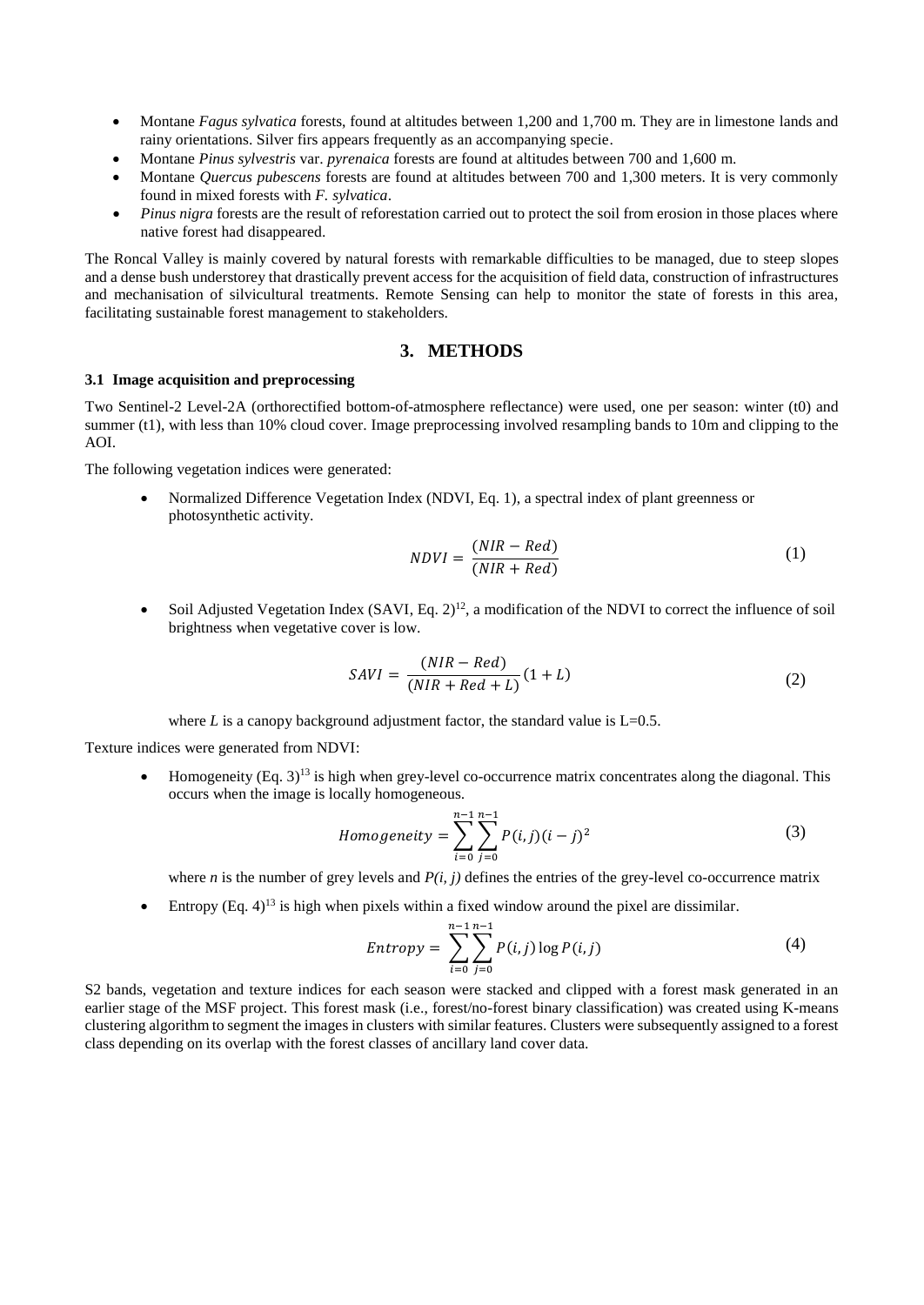|                           | Table 1. Sentinel-2 MSI bands |                        |
|---------------------------|-------------------------------|------------------------|
| <b>Sentinel-2 Bands</b>   | Central wavelength (nm)*      | Spatial resolution (m) |
| Band 01 - Coastal aerosol | 442.7                         | 60                     |
| Band 02 - Blue            | 492.4                         | 10                     |
| Band 03 - Green           | 559.8                         | 10                     |
| Band 04 - Red             | 664.6                         | 10                     |
| Band 05 - Red Edge 1      | 704.1                         | 20                     |
| Band 06 - Red Edge 2      | 740.5                         | 20                     |
| Band 07 - Red Edge 3      | 782.8                         | 20                     |
| Band 08 - NIR             | 832.8                         | 10                     |
| Band 8A - Narrow NIR      | 864.7                         | 20                     |
| Band 09 - Water vapour    | 945.1                         | 60                     |
| Band 10 - Cirrus          | 1373.5                        | 60                     |
| Band 11 - SWIR 1          | 1613.7                        | 20                     |
| Band 12 - SWIR 2          | 2202.4                        | 20                     |

<span id="page-3-0"></span>A stack was build containing the bands in visible, NIR and SWIR wavelength, one band in the Red-Edge wavelength (RE2) [\(Table 1\)](#page-3-0), and the vegetation and texture indices for both seasons.

\* S2A Central wavelength (nm)

### **3.2 Feature selection**

Selection of the inputs to perform forest types classification was carried out using RF feature importance analysis. RF is an ensemble classifier based on randomized decision trees<sup>10</sup>. At each node, the best split is selected using Gini impurity, which measures the probability of classifying a randomly selected sample into an incorrect class if the sample was labelled according the distribution of data in that node (i.e., Gini impurity measures how pure node outputs are). Feature importance is computed from the Gini impurity decrease when each feature is removed from the split. The impurity decrease of each feature is obtained by averaging decrease values across trees $10,14$ .

<span id="page-3-1"></span>Features with an importance lower than 4% were excluded for further analysis. Of the initial 20 features (i.e., 10 bands for each season), 11 bands were finally selected [\(Table 2\)](#page-3-1). The reduction of features allowed decreasing the execution time of the RF classifier, removing variables with less information which may add noise to the model.

| Table 2: Feature importance |                   |  |  |  |
|-----------------------------|-------------------|--|--|--|
| Band                        | <b>Importance</b> |  |  |  |
| Summer SAVI                 | 12.47             |  |  |  |
| Summer Entropy              | 9.84              |  |  |  |
| Winter Entropy              | 9.11              |  |  |  |
| Summer SWIR1                | 8.56              |  |  |  |
| Winter SWIR2                | 6.91              |  |  |  |
| Summer SWIR2                | 6.81              |  |  |  |
| Summer RE2                  | 6.72              |  |  |  |
| <b>Summer NDVI</b>          | 6.41              |  |  |  |
| Winter SWIR1                | 6.28              |  |  |  |
| Summer NIR                  | 5.13              |  |  |  |
| Winter SAVI                 | 4.07              |  |  |  |
|                             |                   |  |  |  |

#### **3.3 Main Forest types classification**

RF was trained using areas delimited in the field by forest experts in the framework of the project. Training areas belong to the dominant species listed in the study area section, namely: *P. uncinata, P. sylvestris, P. nigra, F. sylvatica, Q. pubescens* and *A. alba*. The number of RF trees was set to 150 and class weights were proportional to class sizes. A filter was applied to refine the classification, removing all the polygons with less than 0.1 ha (i.e., 10 pixels), which define the minimum mapping unit of the Main Forest Types product.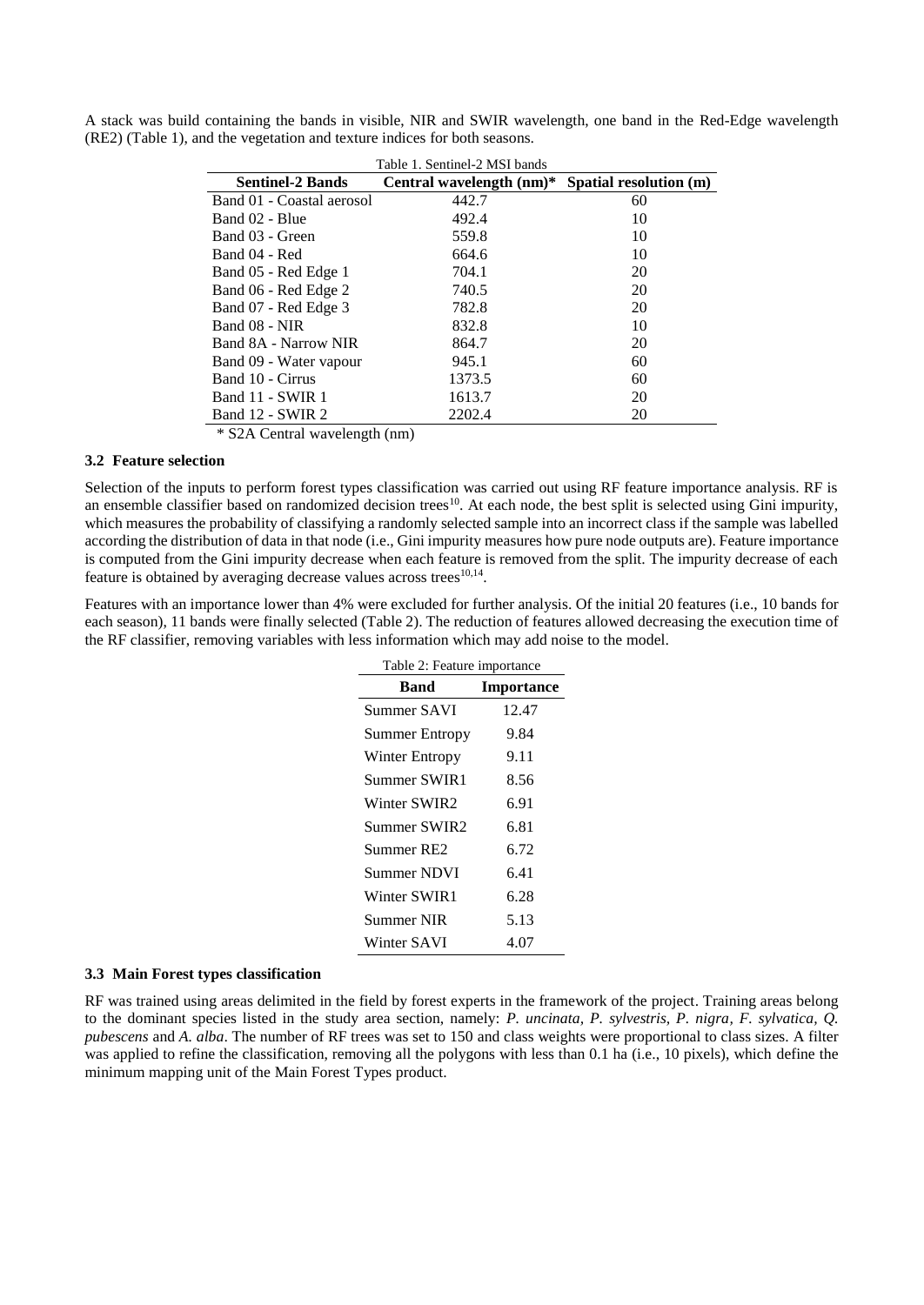Stratified K-fold cross-validation was carried out to assess the classification accuracy. The dataset was split in 10 stratified folds, each one containing 10% of the data. In each iteration, a confusion matrix was built with one of the folds as ground truth and the rest as training data. The final metrics were computed by pooling all confusion matrices into one.

Validation metrics computed from the confusion matrix were Overall Accuracy (OA), Dice similarity Coefficient (DC), Omission Error (OE) and Commission Error (CE)<sup>15</sup>. These metrics were also computed for each class separately.

## **4. RESULTS**

### **4.1 Feature importance**

Random Forest feature importance ranking [\(Figure 2\)](#page-4-0) showed that bands in the near-infrared (NIR and RE) and shortwaveinfrared (SWIR) wavelengths were essential to discriminate forest species. These wavelengths account for 40.4% of the total initial variables and 49.1% of the final features selected for the model. In combination with Red wavelength (i.e., NDVI, SAVI and Entropy derived from NDVI), NIR and SWIR account for 82.3% of the initial variables and 100% of the final ones.



Figure 2. Importance of features selected for the final model (only features with more than 4% of importance).

#### <span id="page-4-0"></span>**4.2 Main Forest Types product**

A total forested area of 423.32 km<sup>2</sup> in the Roncal Valley was classified. 50 % of the area was classified as genus *Pinus*, with *P. nigra* being the most frequent (30%) followed by *P. sylvestris* and *P. uncinata*. *A. alba* represented 19 % of the area, 17 % was covered by *Q. pubescens* and 13 % of *F. sylvatica* [\(Figure 3](#page-4-1) and [Figure](#page-5-0) 4).



<span id="page-4-1"></span>Abies alba **alba Fagus sylvatica in Pinus nigra** Pinus sylvestris Pinus uncinata Quercus pubescens Figure 3: Detail of MSF Main Forest Types product (dominant species) in Roncal Valley.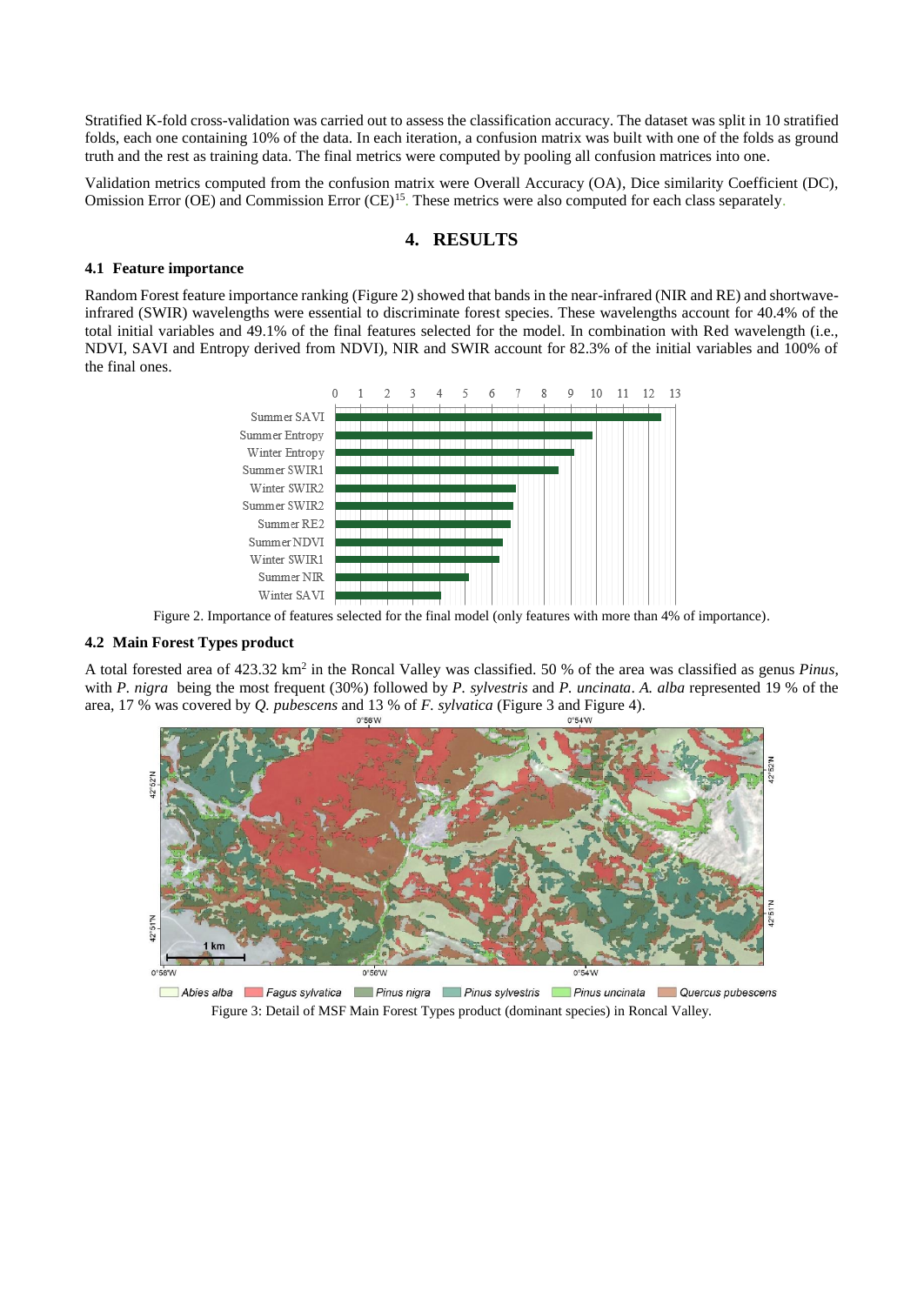

Figure 4: Dominant species per area in Roncal Valley.

#### <span id="page-5-0"></span>**4.3 Accuracy assessment**

<span id="page-5-1"></span>The confusion matrix [\(Table 3\)](#page-5-1) and accuracy assessment [\(Table 4\)](#page-5-2) show the high accuracy of the product ( $OA = 95\%$ ;  $DC = 85.1$  %;  $OE = 0.3$ % and  $CE = 4.9$ %).

| Table 3: Confusion matrix for dominant species. |                       |                |          |      |      |                                                                            |      |
|-------------------------------------------------|-----------------------|----------------|----------|------|------|----------------------------------------------------------------------------|------|
| <b>Ground Truth</b>                             | <b>Classification</b> |                |          |      |      |                                                                            |      |
|                                                 |                       |                |          |      |      | A. alba F. sylvatica P. nigra P. sylvestris P. uncinata Q. pubescens TOTAL |      |
| A. alba                                         | 1031                  | 117            | 123      | 137  | 4    | 100                                                                        | 1512 |
| <i>F.</i> sylvatica                             | 32                    | 1859           | $\theta$ |      | 0    | 17                                                                         | 1908 |
| P. nigra                                        | 66                    | $\overline{0}$ | 1039     | 188  | 42   | 62                                                                         | 1397 |
| P. sylvestris                                   | 64                    | $\Omega$       | 146      | 1294 | 52   |                                                                            | 1557 |
| P. uncinata                                     | $\Omega$              | $\Omega$       | 12       | 9    | 940  | 5                                                                          | 966  |
| <i>O.</i> pubescens                             | 45                    | 69             | 35       | 0    |      | 1434                                                                       | 1590 |
| TOTAL                                           | 1238                  | 2045           | 1355     | 1628 | 1045 | 1619                                                                       | 8930 |

The accuracy assessment grouped by species showed some significant differences among forest types. *F sylvatica* (OA = 97.4%;  $DC = 94.1\%$ ) and *P. uncinata* ( $OA = 98.5\%$ ;  $DC = 93.5\%$ ) yielded the best accuracies. Although OA was higher for *P. uncinata,* DC was higher in *F. sylvatica*, since errors were more balanced (relB = -6.7%). The high accuracy of *F. sylvatyca* and *Q. pubescens* (OA = 96.2%; DC = 89.4%) is explained by seasonal changes in deciduous forests compared to conifer forests.

*A. alba* showed the lowest accuracy (OA = 92.3%; DC = 75%) and highest errors (CE = 6.3%; OE = 16.7%) compared to other species. These values, together with the high relative bias (relB = 22.1%) reveal that confusion between *A. alba* and other species was high.

Accuracy in species of the genus *Pinus* was variable. For all pines, OA was higher than 90%, being *P. uncinata* the best (OA = 98.5%) and *P. nigra* the worst (OA = 92.5%). Differences were higher in DC, ranging from 93.5% in *P. uncinata* to 75.5% in *P. nigra*, since it penalizes the false positives and true negatives found. The three pine species were confused due to their similar spectral response. Confusion was stronger between *P. nigra* and *P. sylvestris* (Table 3), because they share the same altitudinal zone.

<span id="page-5-2"></span>*Q. pubescens* was the species with the lowest bias (relB = -1.8%).

| <b>Species</b>    | OА   | DC   | CЕ  | OЕ   | relB   |
|-------------------|------|------|-----|------|--------|
| Pinus uncinata    | 98.5 | 93.5 | 0.3 | 10.0 | $-7.6$ |
| Fagus sylvatica   | 97.4 | 94.1 | 0.7 | 9.1  | $-6.7$ |
| Quercus pubescens | 96.2 | 89.4 | 2.1 | 11.4 | $-1.8$ |
| Pinus sylvestris  | 93.3 | 81.3 | 3.6 | 20.5 | $-4.4$ |
| Pinus nigra       | 92.5 | 75.5 | 4.7 | 23.3 | 3.1    |
| Abies alba        | 92.3 | 75.0 | 6.3 | 16.7 | 22.1   |
| All species       | 95   | 85.1 | 0.3 | 14.9 | ٠      |

Table 4: Accuracy assessment per dominant species (%).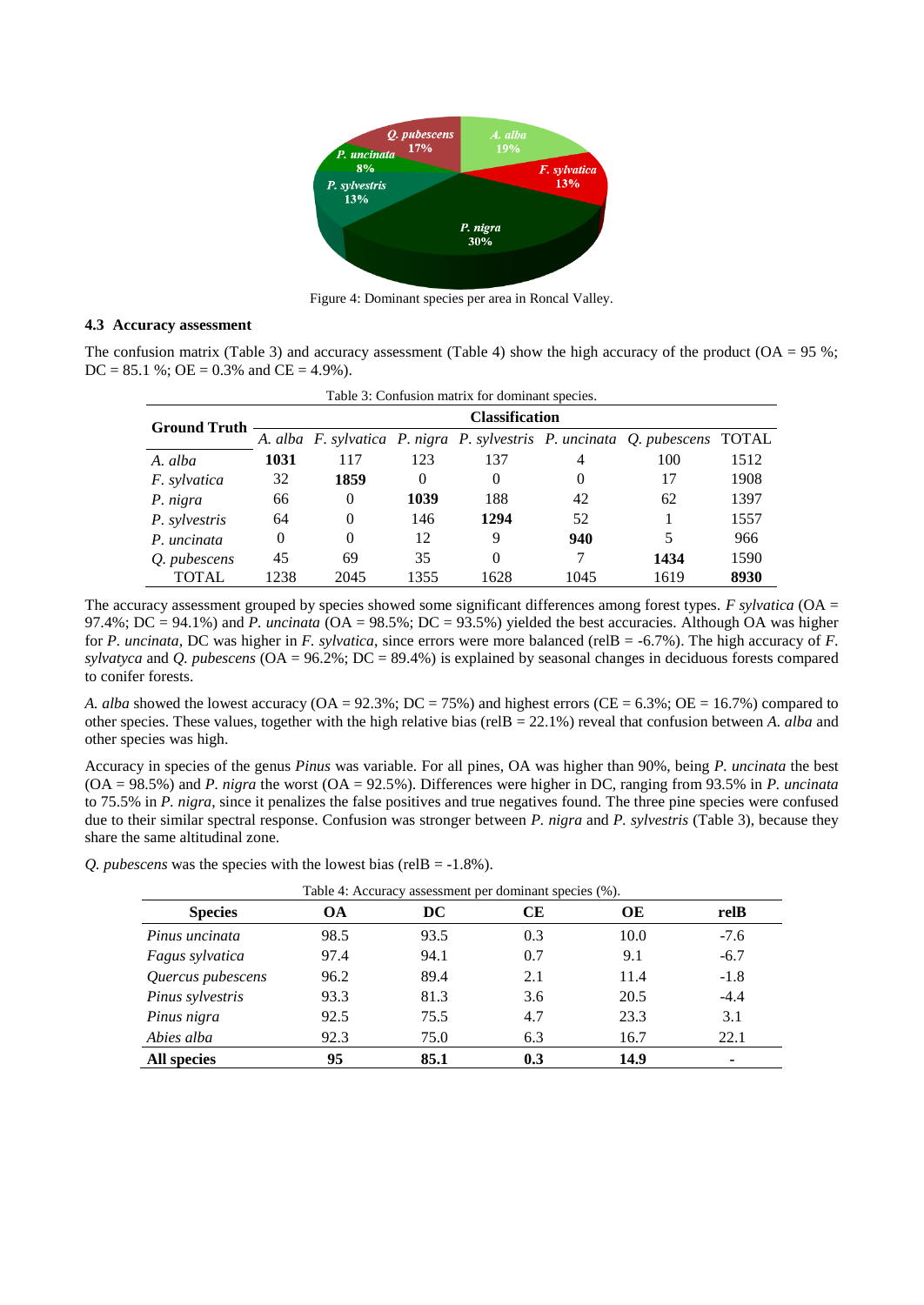# **5. DISCUSSION AND CONCLUSIONS**

In this study, the ability of Random Forest to classify main forest types in a complex mountain environment was assessed. MSF Main Forest Types algorithm classified six forest types (dominant species) with an overall accuracy of 95% and a Dice coefficient of 85%. All species were classified with an OA higher than 92% and a DC higher than 75%, although validation metrics varied significantly for different species. *Fagus sylvatica* was classified with higher accuracy than *Abies alba* or *Pinus nigra*, the latter being confused with other *Pinus* species, showing that species with higher seasonal variations were easier to identify.

Random Forest feature importance revealed that Red, NIR and SWIR wavelengths were essential to distinguish main forest types, due to the optical properties of vegetation. One key aspect was the importance given to NDVI Entropy. This may be explained by the structural properties of the forests (i.e., density and height of trees), which reflect on more homogeneous masses (e.g., *F. sylvatica*) and more heterogeneous ones (e.g., *P*. *uncinata*).

Classification errors were mainly caused by confusion between species of the same genus (*Pinus*) and confusion in mixed forests. The relatively low accuracy of *A. alba* might be due to the bioclimatic characteristics of the Roncal Valley. As *A. alba* is at the climatic limit of its distribution, it grows only in slopes oriented to the North, competing with *F. sylvatica*. Hence, data used to train the model might contain pixels of these mixed forests, leading to confusion between species.

One of the shortcomings of this study is its high dependence on inputs: forest mask and training areas. The methods proposed could be improved with: i) better adjustment of the training datasets; ii) improvement of forest mask; iii) considering factors affecting the distribution of dominant species, such as aspect or altitudinal zones; iv) adjusting input S2 data to each dominant species phenology. Hence, deeper research is needed to improve the generalization of this type of methods for different local conditions and forest types.

## **ACKWOLEDGEMENTS**

This project has received funding from the European Union's Horizon 2020 research and innovation programme under grant agreement No. 776045.

The authors are grateful to the Forest Owners Association of Navarra (Foresna-Zurgaia) for providing data about the study area.

#### **REFERENCES**

- [1] Trumbore, S., Brando, P. and Hartmann, H., "Forest health and global change" (2016).
- [2] Schröter, D., Cramer, W., Leemans, R., Prentice, I. C., Araújo, M. B., Arnell, N. W., Bondeau, A., Bugmann, H., Carter, T. R., Gracia, C. A., De La Vega-Leinert, A. C., Erhard, M., Ewert, F., Glendining, M., House, J. I., Kankaanpää, S., Klein, R. J. T., Lavorel, S., Lindner, M., et al., "Ecology: Ecosystem service supply and vulnerability to global change in Europe," Science (80-. ). **310**(5752), 1333–1337 (2005).
- [3] van Lierop, P., Lindquist, E., Sathyapala, S. and Franceschini, G., "Global forest area disturbance from fire, insect pests, diseases and severe weather events," For. Ecol. Manage. **352**, 78–88 (2015).
- [4] Senf, C., Pflugmacher, D., Zhiqiang, Y., Sebald, J., Knorn, J., Neumann, M., Hostert, P. and Seidl, R., "Canopy mortality has doubled in Europe's temperate forests over the last three decades," Nat. Commun. **9**(1), 4978 (2018).
- [5] MySustainableForest, "My Sustainable Forest. Earth Observation services for silviculture," 2018, <https://mysustainableforest.com/> (29 May 2019 ).
- [6] Puletti, N., Chianucci, F. and Castaldi, C., "Use of Sentinel-2 for forest classification in Mediterranean environments," Ann. Silvic. Res. (2017).
- [7] Cheng, K. and Wang, J., "Forest Type Classification Based on Integrated Spectral-Spatial-Temporal Features and Random Forest Algorithm—A Case Study in the Qinling Mountains," For. **10**(7) (2019).
- [8] Liu, Y., Gong, W., Hu, X. and Gong, J., "Forest Type Identification with Random Forest Using Sentinel-1A, Sentinel-2A, Multi-Temporal Landsat-8 and DEM Data," Remote Sens. **10**(6) (2018).
- [9] Hościło, A. and Lewandowska, A., "Mapping Forest Type and Tree Species on a Regional Scale Using Multi-Temporal Sentinel-2 Data," Remote Sens. **11**(8) (2019).